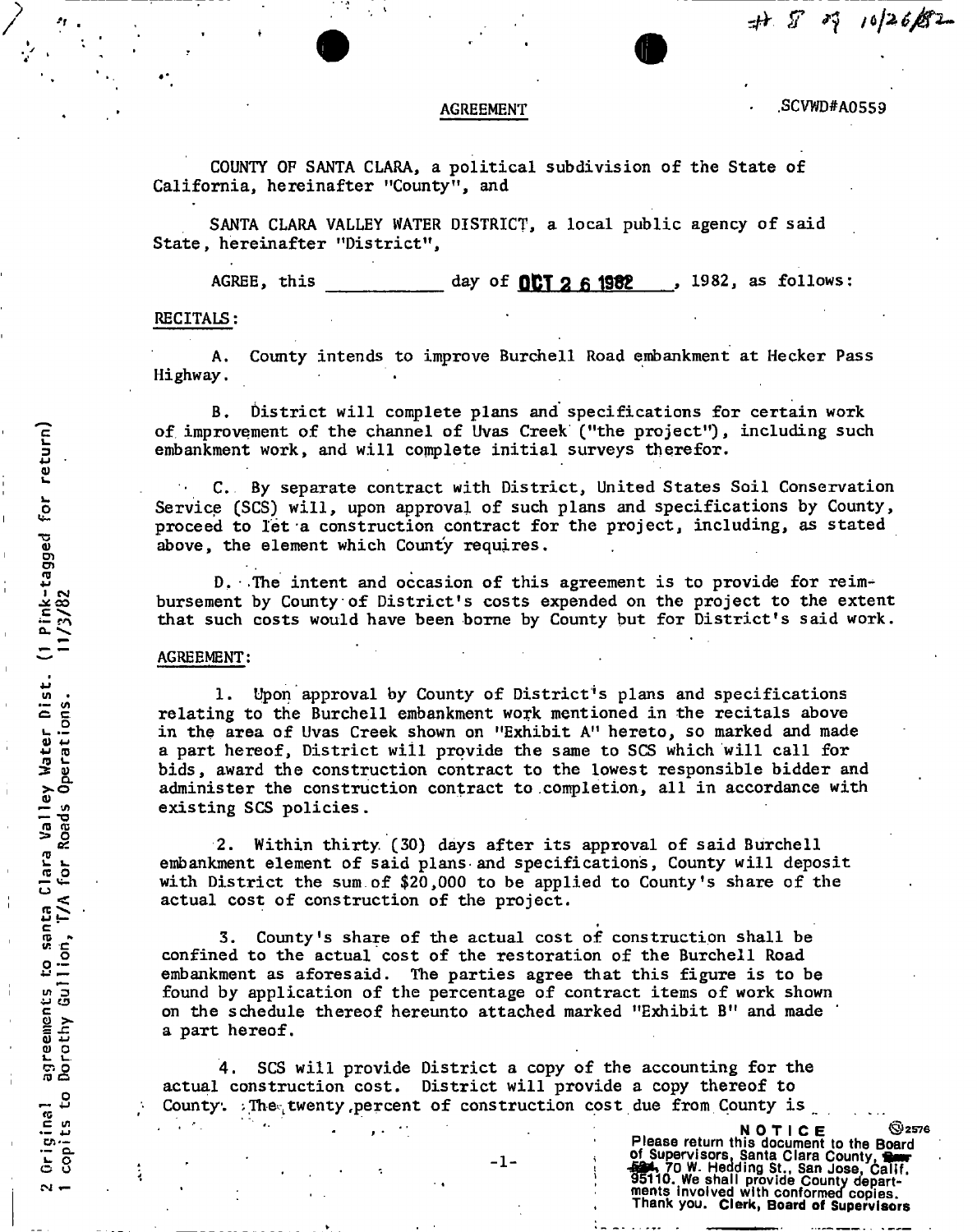payable to District, less County's deposit, within twenty (20) days of County's receipt Of such copy. .If such statement shows that the deposit exceeded County's obligation hereunder, the overpayment shall be reimbursed by District at once.

•'

5'. County shall acquire all permanent easements or right of wayneeded, for completion of the work at Burchell Road. County shall bear the entire expense of such acquisition. This agreement will serve as permission to work within County right of way and negate the need of an encroachment permit.

6. District will insure that any contractor awarded a contract for any portion of the project shall secure and maintain in full force and effect at all times during the construction of the project and until the project is accepted, public liability and property damage insurance in forms and limits of liability- satisfactory and acceptable to both District and County, insuring in the usual terms the District and County and their respective officers and employees from and against any claim, loss, or liability connected with the construction of the project.

The aforementioned policy shall contain a provision that the insurance afforded thereby to District and County and their respective officers and employees shall be primary insurance to the full limits of liability of the policy and that if District or County or their respective officers and employees have other insurance against a loss covered by such policy that other insurance shall be excess insurance only.

7. SCS has agreed to maintain and make available for inspection by District or its authorized representatives records and books which will provide a complete and accurate account of all costs, fees and expenditures made by SCS on construction costs of the project. District will make available for inspection by County said records and books.

8. This agreement shall terminate on June 30, 1983, if SCS has. not 'awarded a contract for construction of the above described project prior to that date. In the event of such termination, District shall refund to County all sums advanced, for construction only, under Paragraph 2 of this agreement. All other terms of this agreement shall remain in force and effect.

9. It is mutually understood and agreed that:

a. Neither County, nor any officer or employee thereof, shall be responsible for any damage or liability occurring by reason of anything done or omitted to be done by District under or in connection with any work, authority or jurisdiction delegated to District under this agreement. It is also understood and agreed that, pursuant to Government Code Section 895.4, District shall fully indemnify and hold County harmless from any: liability imposed for injury (as defined by Government Code Section 810'. 8) occurring by reason of anything done or omitted to be done by District under or in connection with any work, authority or jurisdiction delegated to District under this agreement.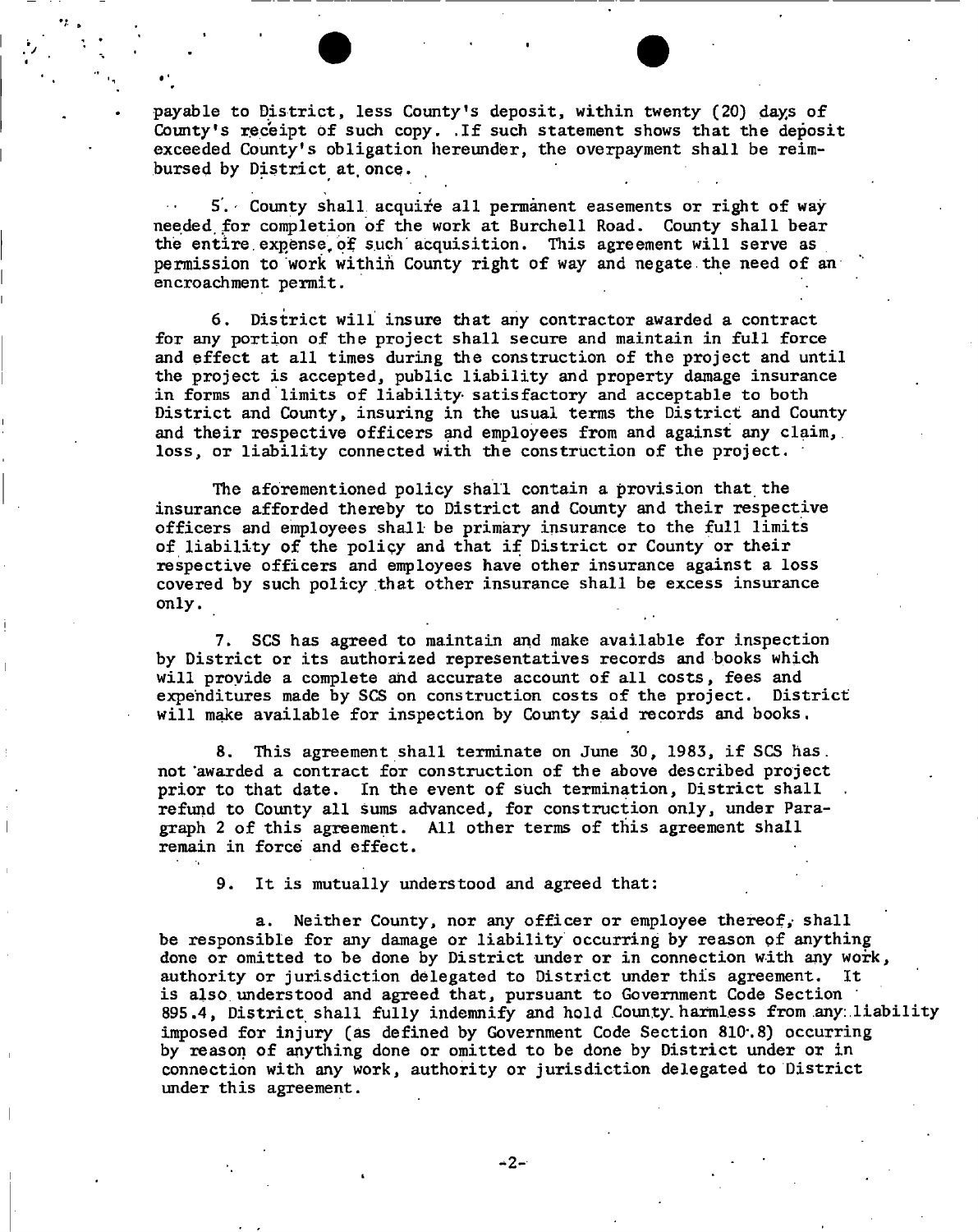b. Neither District, nor any officer or employee thereof, shall be responsible for any damage or. liability occurring by reason of anything done or omitted to be done by County under or in connection with any work, authority or jurisdiction delegated to County under this agreement. It is also understood and agreed that,, pursuant to Government Code Section 895.4, County shall.fully indemnify and hold District harmless from any liability imposed.for injury (as defined by Government Code Section 810.8) occurring by reason of anything done or omitted to be done by County under or in connection with any work, authority or jurisdiction delegated to County under this agreement.

WITNESS OUR HANDS the day and year first .above written.

 $Bv:$ 

APPROVED AS TO FORM:

ALBERT THOMAS HENLEY General Counsel

Date:  $MOV$  O 1982

COUNTY OF SANTA CLARA

**- 3 -**

SANTA. CLARA VALLEY WATER DISTRICT

"District"

"County"

SIG SANCHEZ. TO Vice<sup>2</sup>Chairman/Board

By: Chairperson, Board of Supervisors **ATTES**  $By:$ Clerk of the Board of

County Supervisors

APPROVED AS TO FORM:

**B**v .ounty .Counsel

Dated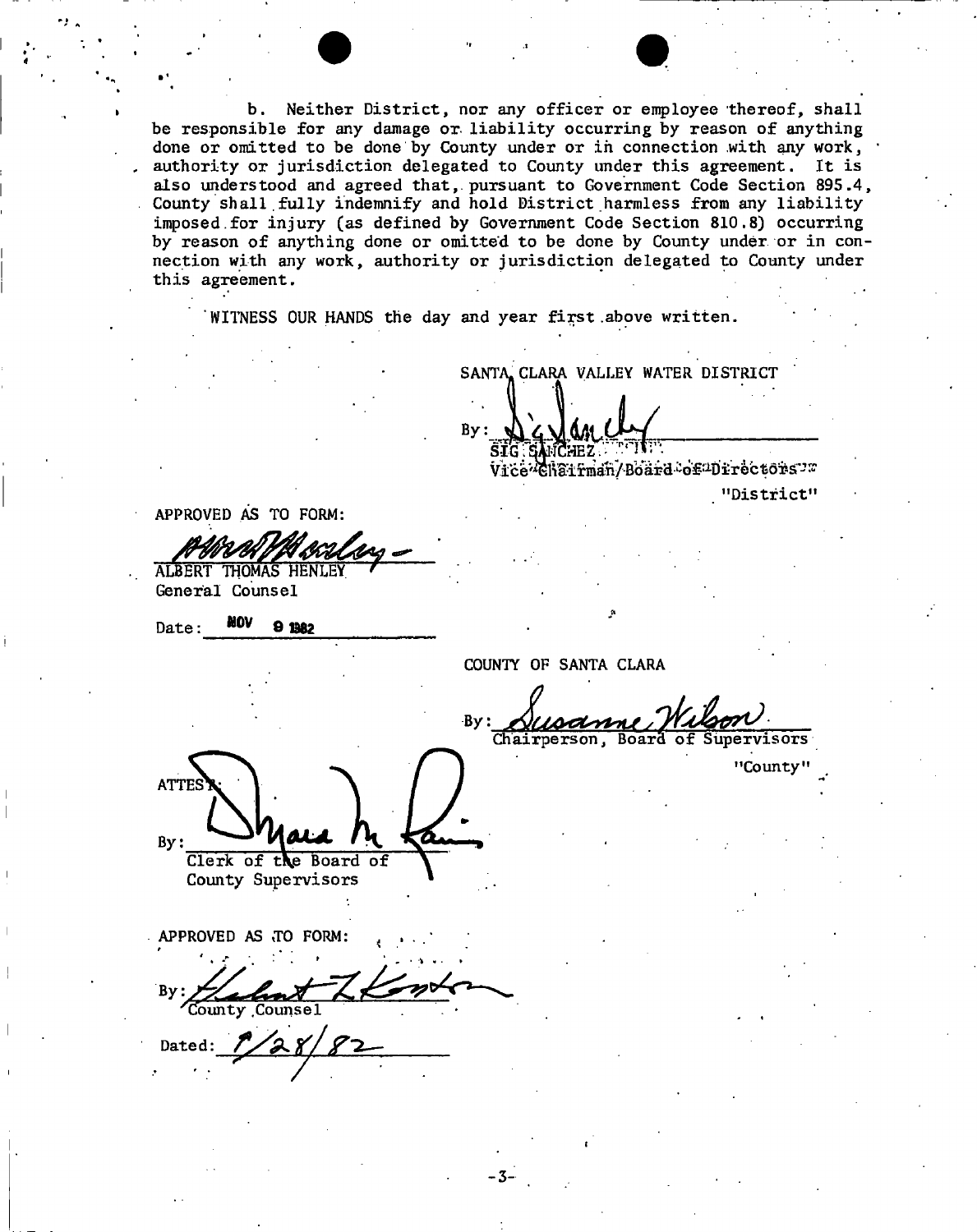## EXHIBIT B

' ... • • '

### Schedule of Costs Between Burchell Road Site and Meeker Pass Road Site

|                                              | Bid Item.                                                                                                                                                                                          | Engrs. Est. % Applied<br>$for 100\$<br>of Item                              | to Burchell Applied<br>Road Site               | Cost<br>to Site                                                    | Estimated<br>County's<br>Share<br>at 20%                     |
|----------------------------------------------|----------------------------------------------------------------------------------------------------------------------------------------------------------------------------------------------------|-----------------------------------------------------------------------------|------------------------------------------------|--------------------------------------------------------------------|--------------------------------------------------------------|
| ı.<br>2.<br>3.<br>4.<br>5.<br>6.<br>7.<br>8. | Clearing and Snagging<br>Mobilization<br>Removal of Water<br>Channel Restoration<br>Grouted Rock Riprap Burchell<br>Grouted Rock Riprap Hecker Pass<br>Seeding and Mulching<br>Liability Insurance | \$<br>5,000<br>11,800<br>800<br>18,000<br>74,000<br>$-49,000$<br>200<br>200 | 60<br>60<br>60<br>86.5<br>100<br>0<br>60<br>60 | \$<br>3,000<br>7,080<br>480<br>15,580<br>74,000<br>0<br>120<br>120 | 600<br>S.<br>1,416<br>96<br>3,116<br>14,800<br>0<br>24<br>24 |
|                                              |                                                                                                                                                                                                    | \$159,000                                                                   |                                                | \$100,380                                                          | \$20,076                                                     |
|                                              | From engineer's estimate:                                                                                                                                                                          |                                                                             |                                                |                                                                    |                                                              |
|                                              | Grouted Rock Riprap Burchell Rd.                                                                                                                                                                   | \$74,000                                                                    | 60%                                            |                                                                    |                                                              |
|                                              | Grouted Rock Riprap Hecker Pass Rd. 49,000                                                                                                                                                         |                                                                             | 40%<br>$=$                                     |                                                                    |                                                              |
|                                              |                                                                                                                                                                                                    | \$123,000                                                                   | 100%<br>$=$                                    |                                                                    |                                                              |
|                                              | Channel Restoration Burchell Rd. 900 C.Y.                                                                                                                                                          |                                                                             | 86.5%<br>$\blacksquare$                        |                                                                    |                                                              |
|                                              | Channel Restoration Hecker Pass Rd. 140 C.Y.                                                                                                                                                       |                                                                             | 13.5%<br>$\overline{a}$                        |                                                                    |                                                              |
|                                              |                                                                                                                                                                                                    | 1040 C.Y.                                                                   | 100.0%<br>$\equiv$                             |                                                                    |                                                              |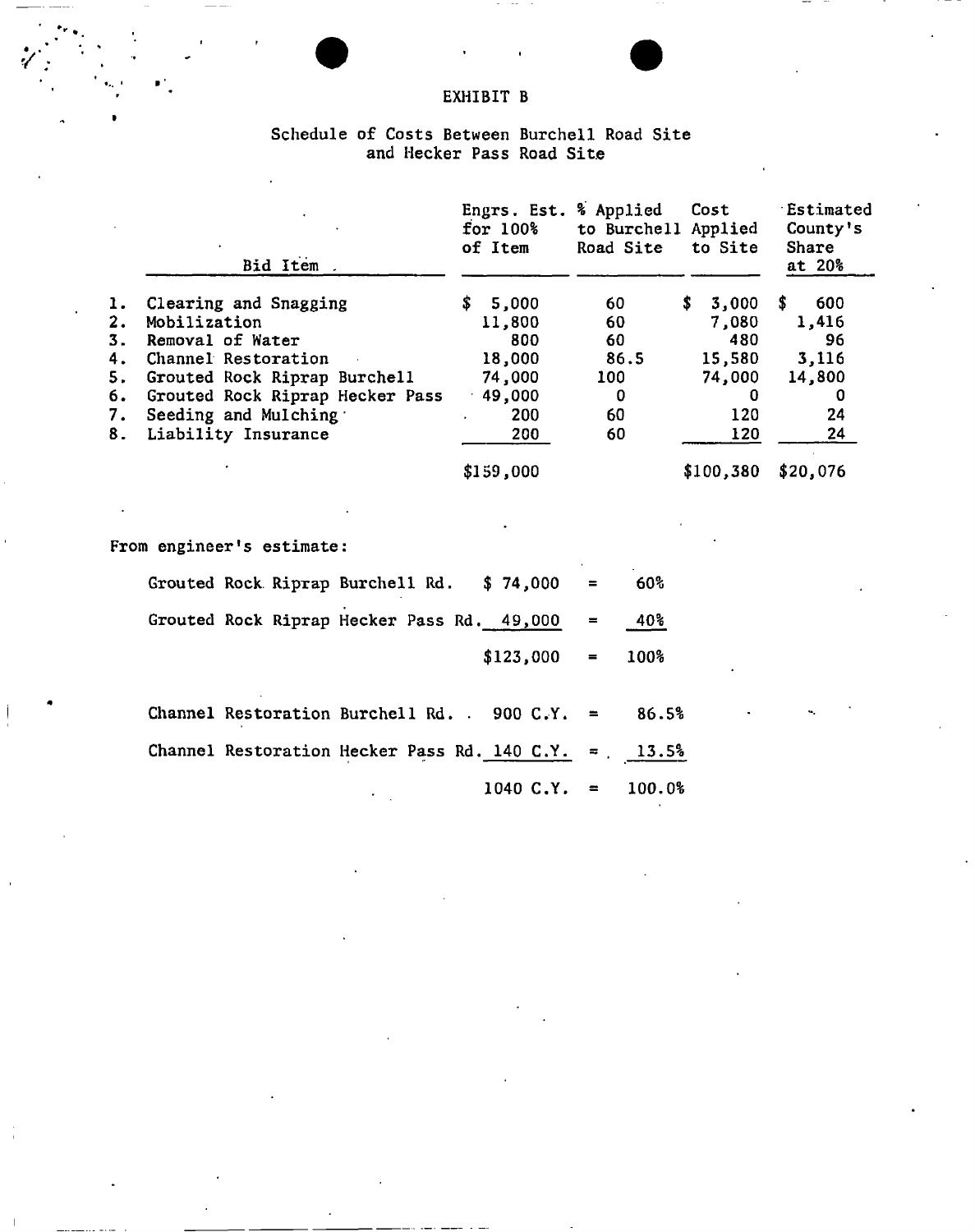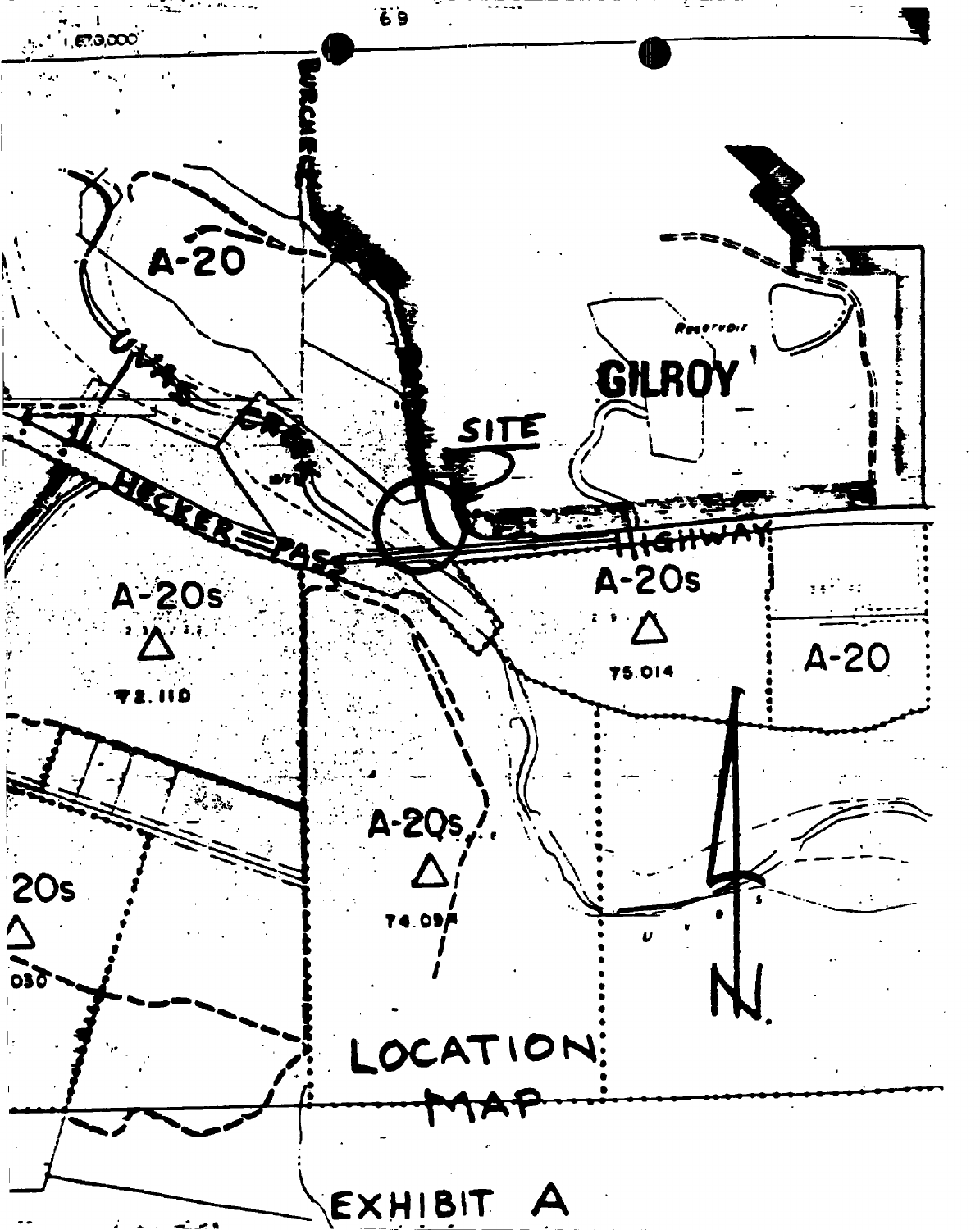# Santa Clara Valle Water District

5750. ALMADEN EXPRESSWAY SAN 'JOSE, CALIFORNIA 95118 TELEPHONE (408) 265-2600

**November 16,1982** 

**Board of Supervisors 70 West Heddirig Street San Jose, CA 95110** 

**Ladies and Gentlemen:** 

**Subject: Agreement No. A0559 for Reimbursement of Costs - Burchell Road Embankment near Hecker Pass Highway, Uvas Creek, Project No. 5018** 

**Enclosed is a fully executed copy of the subject Agreement which was approved by the Board of Directors of this District on November 9, 1982.** 

**Sincerely yours,** 

**Susan A. Ekstrand Clerk/Board of Directors** 

**Enclosure** 

**cc: Mr. Alan V. Jones Road Maintenance Engineer County of Santa Clara 1555 Berger Drive San Jose, CA 95112** 

| Ù١<br>ኴ<br>Ċ,         | 훚       | <b>SCARD</b>                  |
|-----------------------|---------|-------------------------------|
| Z<br>C<br>⇥<br>C<br>চ | -<br>ణు | 윾콩                            |
| Z                     | ē,      | $\mathcal{O}_{\mathcal{P}^1}$ |
| اسە<br>ئرىيە<br>ငှ    | a<br>8  | $\frac{1}{10}$                |
| コ                     | ¥       | <u>س بر</u><br>一般             |
| Ŧ<br>カ<br>ъ.          | ⇔       |                               |

Ť.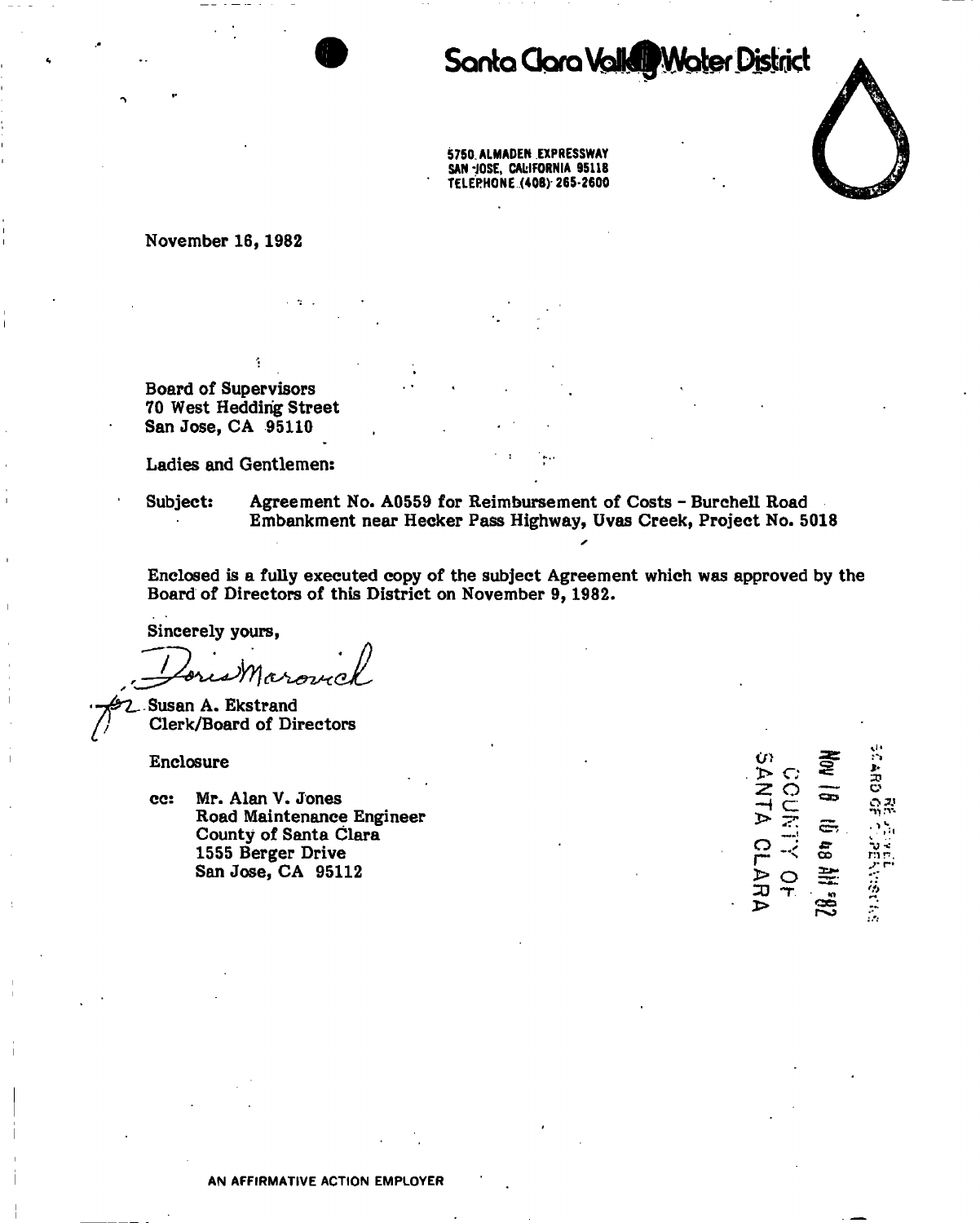| $S.D.$ $I$<br>TRANSMITTAL MEMORANDUM                                     |
|--------------------------------------------------------------------------|
| Page 1 of 3<br>October 12, 1982<br>DATE:                                 |
| October 26, 1982<br>COUNTY BOARD OF SUPERVISORS: Agenda Date<br>Item No. |
| Item No.<br>Agenda Date                                                  |
| Item No.<br>Agenda Date                                                  |
| R. M. SHIELDS, TRANSPORTATION AGENCY                                     |

**SUBJECT: "AGREEMENT" BETWEEN THE COUNTY OF SANTA CLARA AND THE SANTA CLARA VALLEY WATER DISTRICT RELATING TO IMPROVEMENTS OF BURCHELL ROAD EMBANKMENT AT HECKER PASS HIGHWAY** 

#### **RECOMMENDED ACTION:**

**Approve the attached Agreement for reimbursement of costs to rebuild the Burchell Road embankment near Hecker Pass Highway. The Burchell Road embankment is part of a joint project funded eighty percent (80%) by the United States Soil Conservation Service (SC3) and twenty percent (20%) shared proportionately between the Santa Clara Valley Water District and the County of Santa Clara.** 

**The County's portion of the cost to implement this Agreement is available in the Budget Account for Road Maintenance (0023-4001-2538-M18-R5432) and is estimated to be \$20,000.00.** 

### **RE\6ONS FOR RECOMMENDATION;**

**Burchell Road, a County maintained road, is situated adjacent to Uvas Creek which is a Santa Clara Valley Water District Facility.** 

**Hecker Pass Highway (SR152) passes just south of this location. Storm**  erosion damage necessitated channel improvements of Uvas Creek and the embankment restoration of Burchell Road. It would be more economical to have all the work performed inder a single contract.  $\cdot$   $\cdot$   $\cdot$   $\cdot$   $\cdot$   $\cdot$ 

**Therefore, Santa^Cl^a\*** Valley **Water District was requested to include**  Burchell Road<sup>\*</sup>gmbänkment restoration in their project for channel improvement for'which.an agreement would be entered into regarding mutual **responsibilities\*! .** 

**APPROVED: DIRECTOR** 

**COUNTY EXECUTIVE** 

 $0CT261982$ 

An Equal Opportunity Employer

1908 (

 $\overline{1}$ 

Ť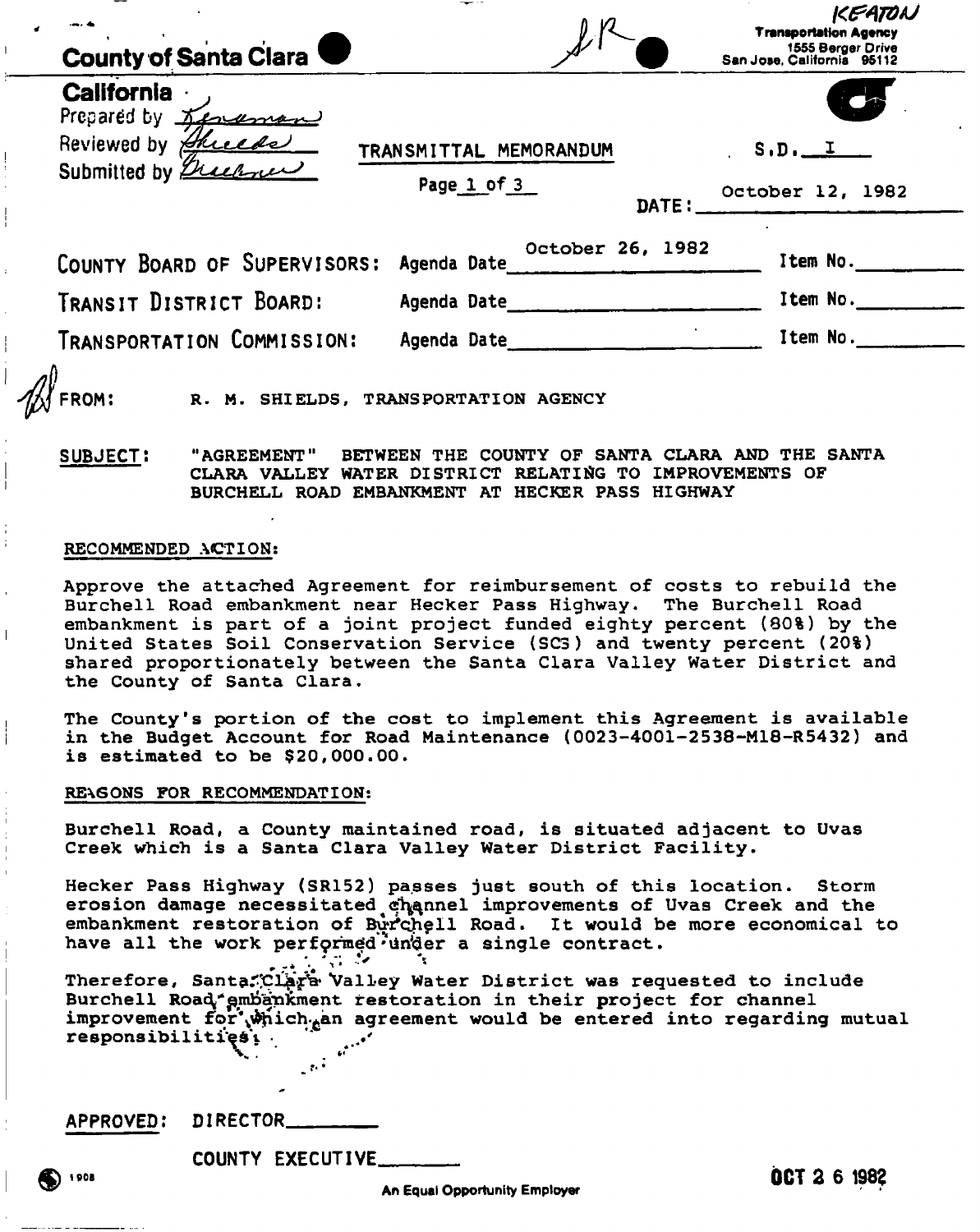Page 2 of 3

**October 12, 1982** 

**October 26, 1982** 

DATE!

COUNTY BOARD OF SUPERVISORS AGENDA DATE:

"AGREEMENT" BETWEEN THE COUNTY OF SANTA CLARA AND THE SANTA SUBJECT: CLARA VALLEY WATER DISTRICT RELATING TO IMPROVEMENTS OF BURCHELL ROAD EMBANKMENT AT HECKER PASS HIGHWAY

#### **BACKGROUND;**

**Uvas Creek flooding last Winter caused considerable damage to Burchell Road and its embankment. County personnel made emergency repair to the embankment and roadway with plans to make permanent repairs at a later date. The flood waters also caused creek channel and embankment damage at Hecker Pass Highway thus, qualifying the area for channel improvement by the SCS.** 

**The District prepared plans and specifications which included the Burchell Road repair. The District then, with the United States Soil Conservation Service (SCS) let a construction contract for the project which included the County requirements.** 

**Plans, specifications, estimates and tentative agreements were circulated between the Agencies involved. The various staffs were in agreement and decided to go to bid with the project and seek an "Agreement for Reimbursement, after the fact."** 

**The County's portion was estimated at \$20f076 based upon the Engineer's estimate (See Exhibit "B"). The contract was awarded at one (1) percent less than the Engineer's estimate and the low bidder has begun work.** 

Burchell Road and embankment were included in last Winter's Federal **Disaster Reimbursement Funding Request and had been approved for approximately Thirteen Thousand Dollars (\$13,000) reimbursement from the Federal Emergency Management Agency (FEMA). The remainder of the County's portion of cost is available in budget for Road Maintenance and Repair.** 

#### **CONSEQUENCES OF NEGATIVE ACTION:**

**The Santa Clara Valley Water District will not be reimbursed for improvements to Burchell Road embankment to date and would cease work within the County right-of-way.** 

**County forces would then complete the project as previously planned at full cost, estimated at One hundred Thousand Dollars (\$100,000).** 

e r